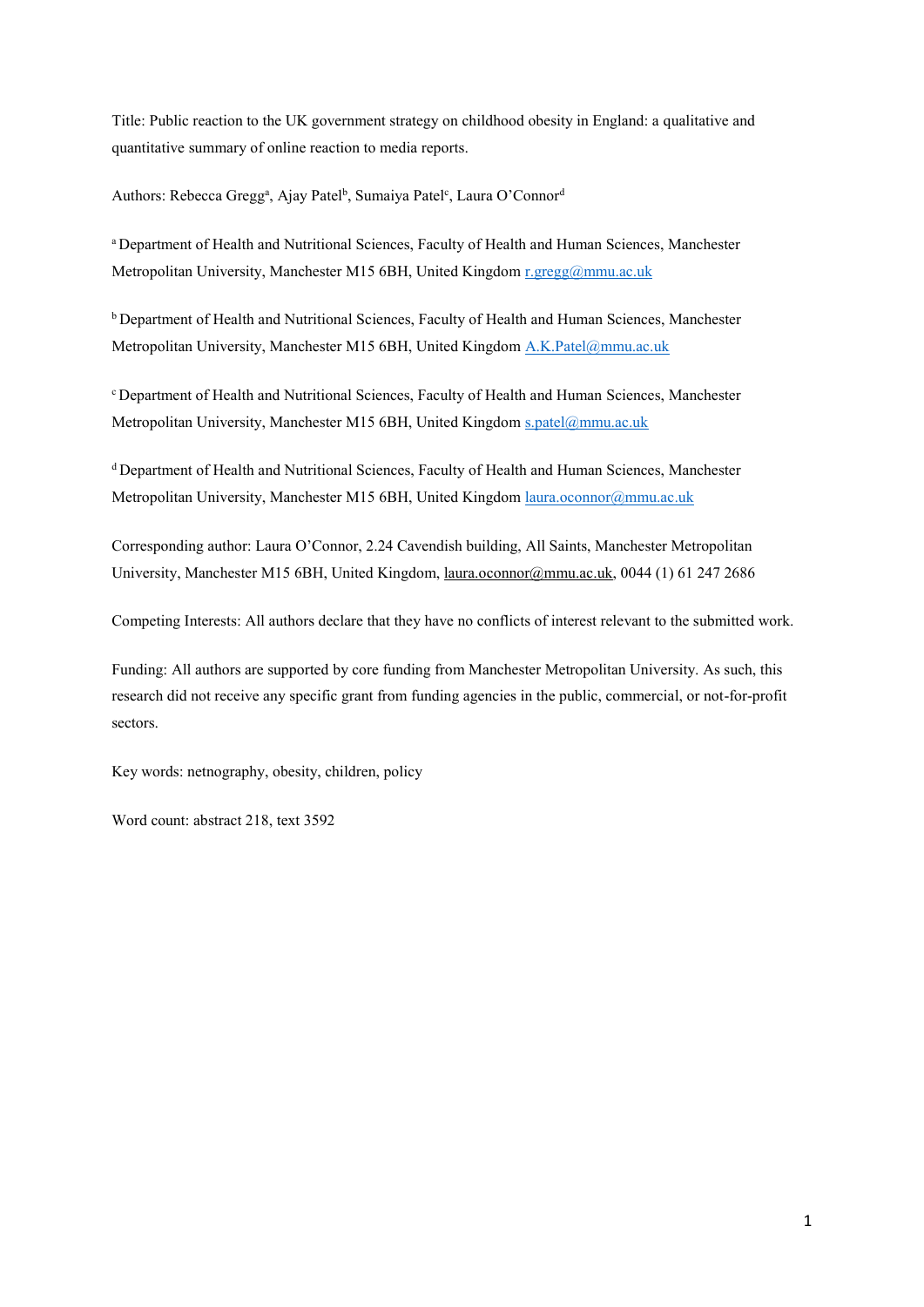## **ABSTRACT**

This work aimed to summarise public real-time reaction to the publication of the UK government childhood obesity strategy by applying a novel research design method. We used a netnographic technique to carry out thematic analysis of user-generated comments to online newspaper articles related to the strategy. We examined likes/dislikes associated with comments as a proxy of agreement of the wider community with identified themes. To examine media influence on public reactionary comments we carried out thematic analysis of online media headlines published about the strategy, and compared these themes with themes identified from comments.

Three newspaper articles and 1704 associated comments were included. Three parent themes were identified: paternalism/libertarianism, lobbyist influence and, anecdotal solutions. The comments were largely negative (94%). Commenters were split as to individual responsibilities and the role of the government, some felt that lobbyist influence had won out over the nation's health and others offered non-evidence based solutions. The ten most liked and disliked comments reflected themes identified in our main analysis. There was parity between themes that emerged from comments and from headlines. This summary of the public's reactions to the obesity strategy publication may aid translation of public views and receptiveness into practice and inform subsequent government action and policy. Furthermore, the process applied herein may provide a means of informal public engagement.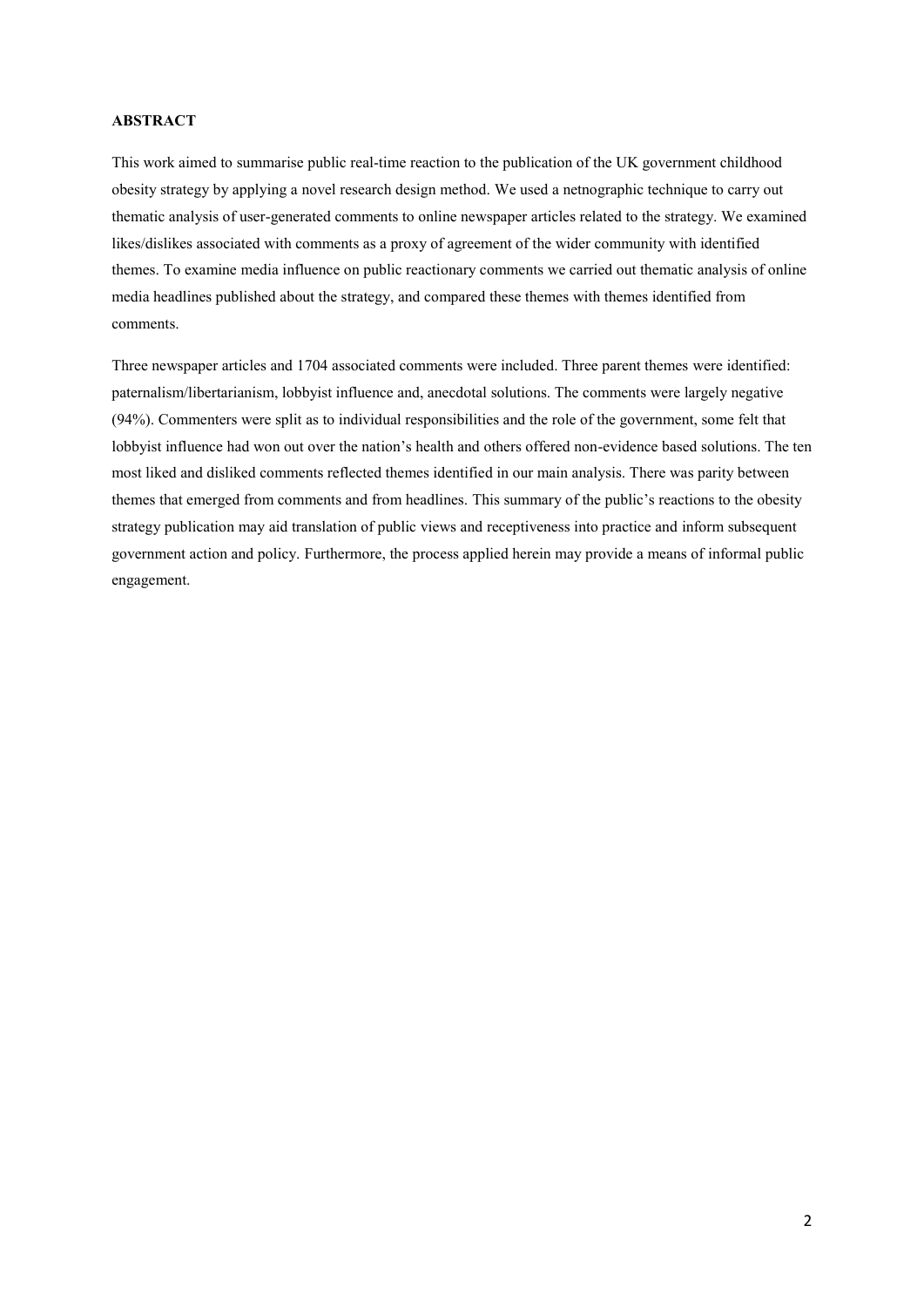# **INTRODUCTION**

- 2 Nearly a third of children in England aged 2 to 15 years are overweight or obese. (1) By 2050 Britain is
- predicted to be a mainly obese society with 25% of its children affected. (2) In a bid to halt the increasing
- burden of obesity, the UK government have published their strategy to reduce childhood obesity in England,
- "Childhood obesity: a plan for action". (3) This strategy was developed following recommendations of the
- Health Select Committee in 2015.(4) Previous measures to tackle obesity have not been specifically focused on
- children and have focused on single initiatives e.g. food labelling or provision of physical activity and healthy
- 8 eating guidance (5). These strategies however are lacking in effective approaches exemplified by the increasing
- prevalence of obesity. The childhood obesity strategy aims to provide more appropriate intervention and support
- by opening the discussion to stakeholders.
- The strategy outlines 14 action areas relating to the following areas: changes and mandates for the food industry
- including food labelling; supply of healthy food in public sector, school and home settings; improving
- opportunities for physical activity and; support for families and individuals. The strategy is presented as the "the
- start of a conversation" and an integral feature is for the active engagement of schools, communities, families
- and individuals to achieve long-term sustainable change. Yet, although this call acknowledges the crucial
- contribution the public can make in reducing obesity, the views and ideas of these acknowledged stakeholders
- have not been sought (6) and thus have not informed the strategy and cannot inform subsequent government
- actions.
- It is important to ensure that public health strategies, policy, services and practice are aligned with the beliefs
- 20 and priorities of the public.(7) Translating public views into strategies and policy could help create services,
- practice and interventions that are more effective.(8) Furthermore, gauging the reactions of the public is
- important to ascertain understanding of and receptiveness to strategies and may also be a source of novel ideas
- 23 and alternative perspectives.
- There is no pre-existing forum for the public to comment on this strategy directly. Traditional qualitative
- interviews, focus groups and systematic reviews could be used to collect and summarise the public's reactions
- and views, however there is a plethora of user-generated data available in online fora that can be used for this
- purpose. The public's views on news publications about the strategy are recorded in comments areas of
- newspaper websites. Using these as a data source can provide a more timely and cost effective alternative to the
- more traditional methods and has been previously shown not to compromise on the breadth of views captured
- and to parallel findings from focus groups.(9) Thematic analyses of these comments provides a flexible but
- rigorous means of capturing the broad range of views in reflexive reactions of individuals.(10, 11) It can give us
- timely insight into popular views, predominant interpretations and potentially novel concepts and perspectives.
- The collation and analyses of user-generated comments in this way, is inspired by netnography, originally
- developed for marketing research.(12, 13) The value that online media can have for exploring public health
- issues is increasingly acknowledged.(9, 14-16) However, this is the first work to use this method and type of
- data to provide timely thematic analysis of public comments to a core public health strategy.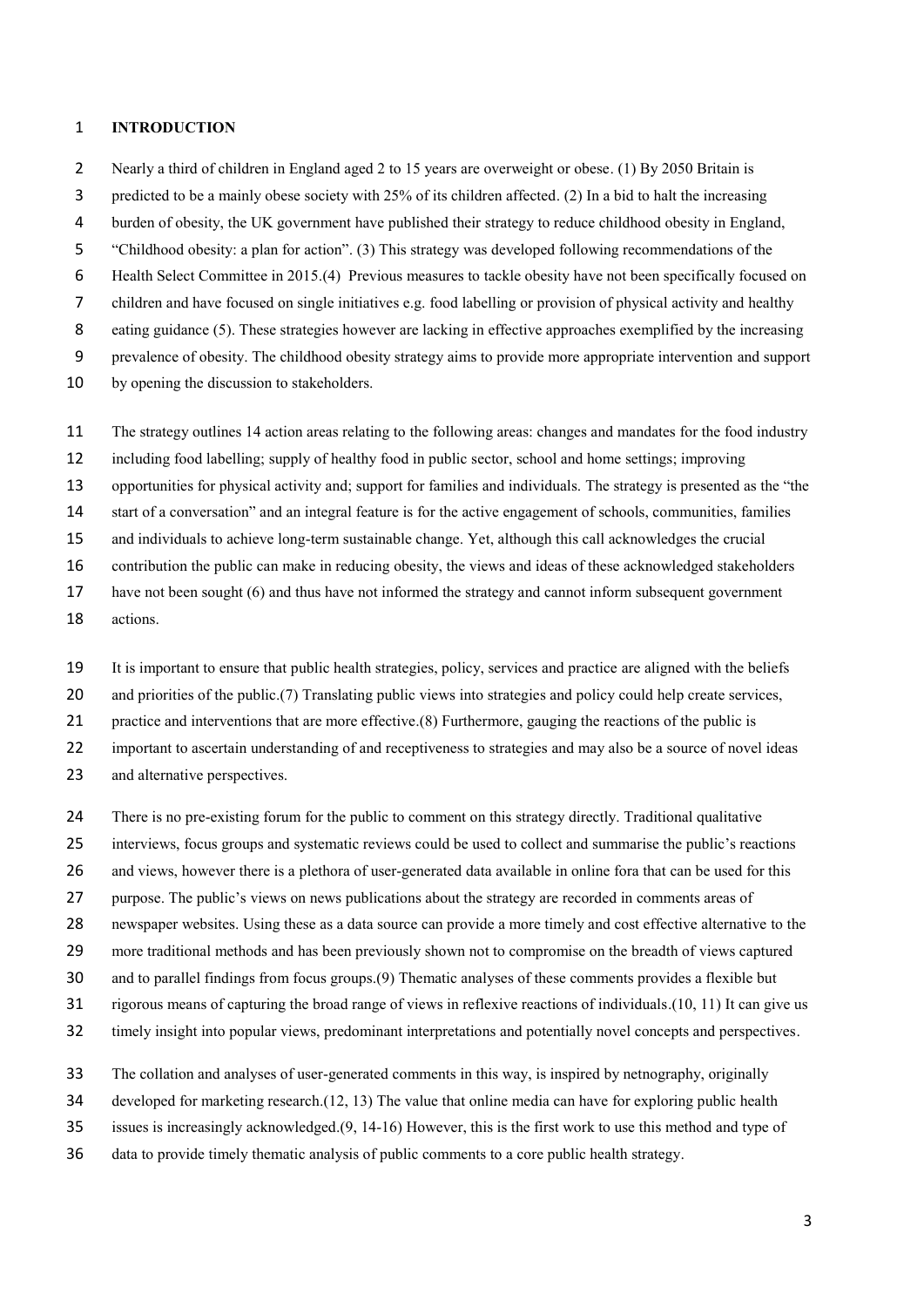- The aims of this study is to present a novel research design method, netnography, by utilising it to summarise in
- real-time, the public's reactions to the publication of the childhood obesity strategy with the purpose of
- informing subsequent policy, practice and government action.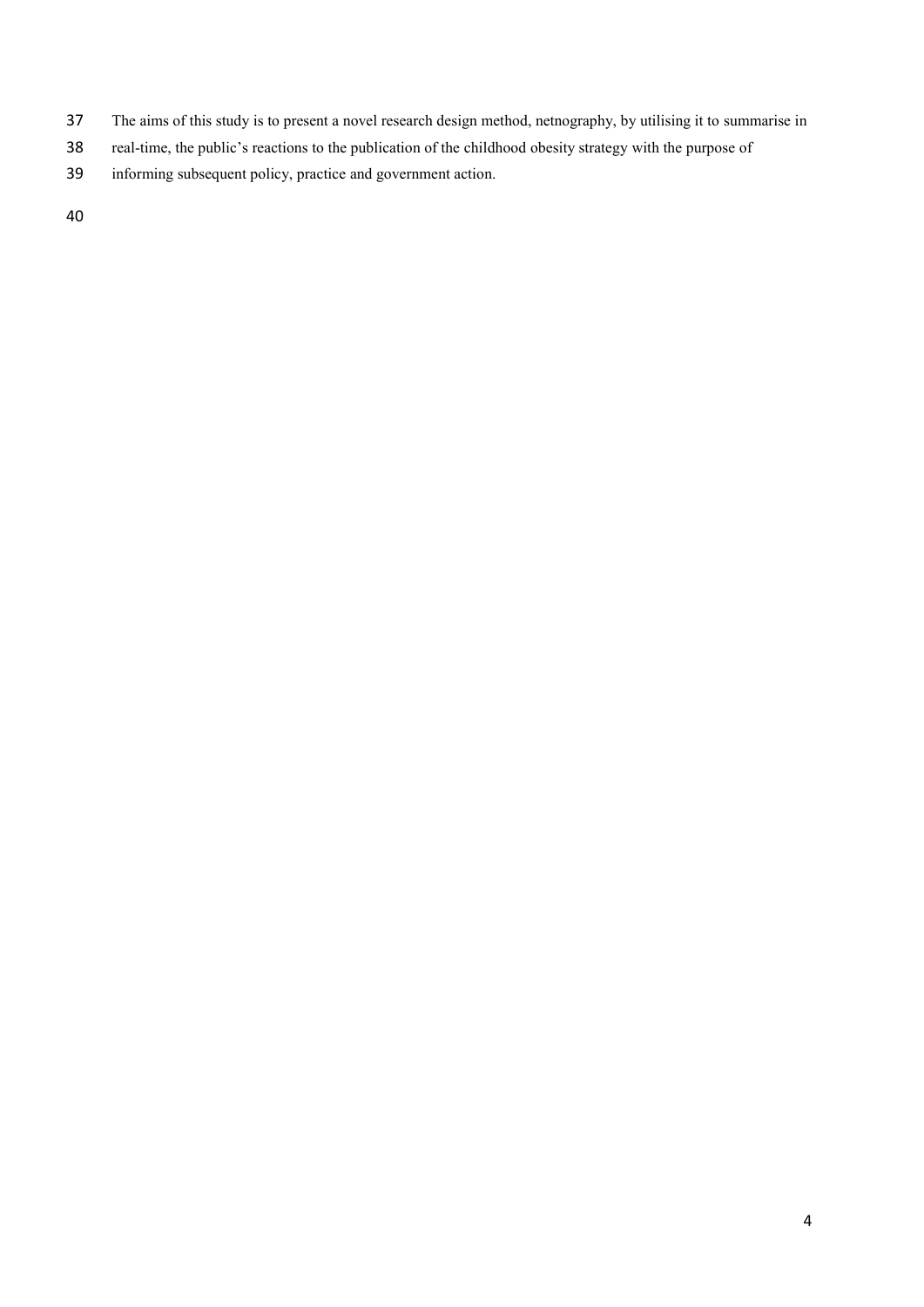## **METHODOLOGY**

#### **Study design**

- We applied a netnographic technique of reviewing user-generated online content written by commentators on
- mainstream media and social networking fora. In brief, we collated user-generated comments from selected
- newspaper articles and to give context to the comments, headlines pertaining to the obesity strategy published in
- online media. Using these data, we carried out a qualitative review of the headlines and comments and examined
- the associated likes and dislikes as a proxy of resonance of views with the wider community.

### **Ethics, consent, copyright, and data anonymisation**

- Ethical approval was awarded by the Manchester Metropolitan University ethics committee prior to data
- collection. We have followed the guidance for internet-mediated research from the British Psychological
- Society (17) and adhered to copyright laws in conducting this work. Direct consent could not be attained
- because of the nature of the data collection however; implicit consent was deemed to have been given by virtue
- of posting in an open forum. No directly identifiable data were collected, comments were disassociated from
- usernames prior to analyses.

## **Data collection**

- All headlines pertaining to the childhood obesity strategy published within 24 hours of publication were
- collected using Google Alerts with the alert terms: "Online newspaper titles from which to collect comments
- were selected using data from the National Readership Survey.(18) Our *a priori* inclusion criteria were national
- titles only and PC and mobile readership above 1,000,000 per year. On this basis the following publications
- were identified for inclusion: Daily Mail, Daily Telegraph, Daily Mirror, The Sun and The Guardian. Further
- inclusion criteria applied on the day of publication of the childhood obesity strategy were, running a story on the
- obesity strategy within 24 hours of publication, and allowing user comments on the article. Articles from
- included newspaper titles were eligible for analysis if the obesity strategy was the main theme. Two researchers
- (RG and LOC) independently selected the articles from which to collect comments. There were no discrepancies
- between selections when compared. Comments along with the associated number of likes and dislikes were
- 66 collected on the 18<sup>th</sup>-19<sup>th</sup> August 2016. Comments submitted during the first 24 hours after the publication of the
- strategy were included. As there was no time of publication published with the childhood obesity strategy we
- applied a cut point of 7am on the 19th August to represent 24 hours.

#### **Data analysis**

 Headlines were grouped according to the type of publication they appeared in (e.g. news/medical/food industry publications).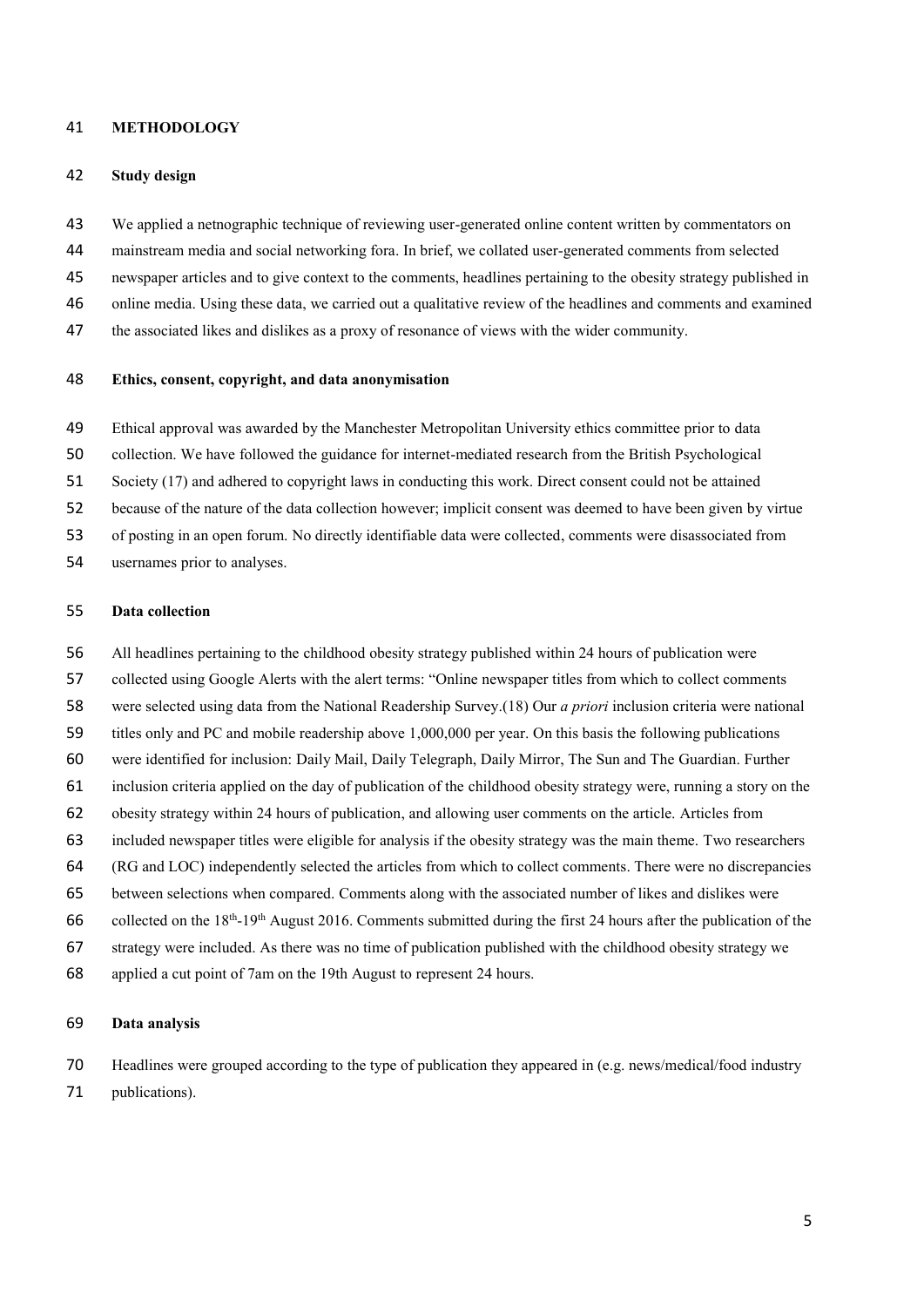- Headlines and comments were imported into Excel where they were screened for personally identifiable content,
- profanities and calumny. Two researchers (RG and LOC) agreed all comments identified for censoring prior to
- redacting.
- Headlines and comments were imported into NVivo (version 10, QSR International) for separate thematic
- analysis. An inductive approach was taken for the identification of themes as such there were no predetermined
- themes or frameworks applied. Themes were identified from the headlines and comments in a step-by-step
- process.(10, 11) A thematic approach was used to firstly identify open codes, subsequently these were translated
- into focussed codes. New themes were created when a comment did not fit with any of the previous identified
- themes. A thematic map was created to illustrate relationships between the identified themes. One researcher
- (RG) carried out the thematic analyses coding each headline/comment to one or multiple themes in an
- [interpretivist](https://www.google.co.uk/search?hl=en&q=interpretivist&spell=1&sa=X&ved=0ahUKEwi0rYD_8JDPAhXpCsAKHYNEAa8QvwUIGygA) manner.(10, 11)
- To ensure authenticity of meaning and rigour in the analysis, we developed a tiered auditing process based on an
- audit trail and peer debriefing, two previously described methods for establishing validity in qualitative
- research.(19) First, a second researcher (AP) reviewed that the themes identified reflected the coded data and
- 86 that the interpretation and assignment of each headline/comment to a theme was justified. Secondly, the agreed
- 87 themes were presented to a panel of four researchers (RG, AP, SP, LOC) who reviewed the thematic maps to
- ensure that they illustrated the coded data. We refined the thematic maps by making theoretical links between
- child themes to generate parent superordinate themes representing theoretical perspectives within the data. We
- collectively agreed the names of the themes to diminish personal contextualisation by any one researcher.
- Sample comments were selected to represent each parent and child theme and are presented herein. We decided
- *a priori* to examine the top five most liked and most disliked comments from each article. These comments were
- extracted and summarised as a proxy of the level of agreement of the wider community and as a quality control
- for representativeness of the comments. This was an *a priori* decision.
- Headlines and comments were also classified as either a positive or a negative reaction to the strategy. Lastly,
- identified themes in the headlines were compared with themes in the comments as a proxy of the impact of the
- media on public reactionary comments.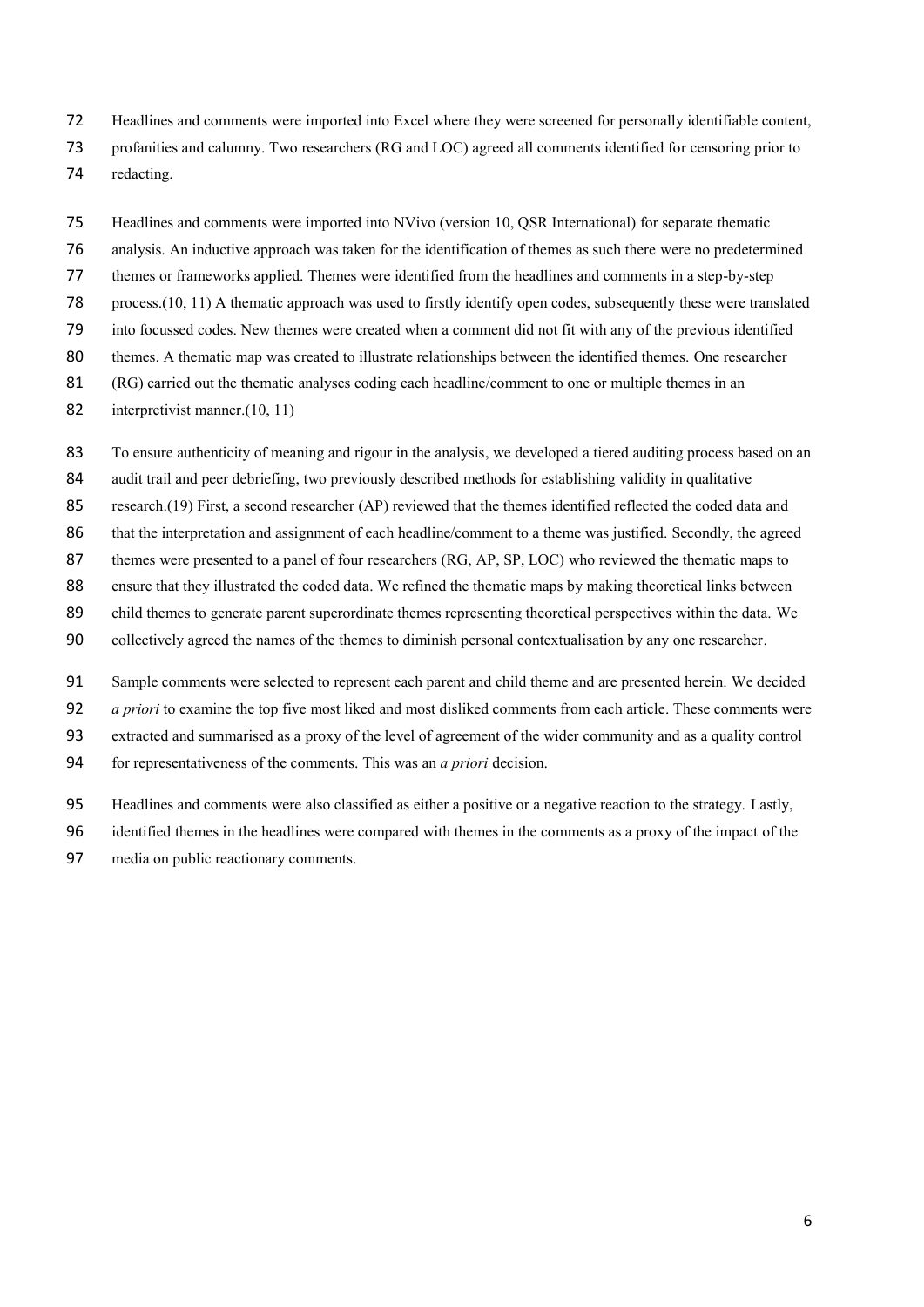## **RESULTS**

#### **Media coverage**

- 100 The "Childhood obesity: a plan for action", strategy was published on the 18<sup>th</sup> August 2016 by the UK
- Department of Health. A Google alert 24 hours after the release of the strategy yielded 105 articles that
- mentioned the strategy. After articles published prior to the publication of the strategy were removed, 87
- remained. These 87 publications were from 66 distinct publishers. These were largely newspaper websites
- (41%), food industry websites (19%) and scientific/medical websites (16%) (Supplementary table 1).
- The most frequent theme identified from the headlines was *strategy insufficiency and ineffectiveness* (51
- headlines). This was followed by *stakeholder lobbying* (27 headlines) and *strategy presented* (13 headlines).
- Other less frequent themes included *soft drinks tax* (8 headlines), *political perspectives* (7 headlines), *Scotland's*
- *obesity strategy* (3 headlines), *miscommunication of scientific messages* (2 headlines), *perception of obesity*
- *problem* (1 headlines), *belated strategy* (1 headlines) and *no consultation* (1 headlines) (Supplementary table 2).

## **User-generated comments**

- Using the inclusion criteria specified, a total of three articles were identified from which to collect comments:
- Health chiefs' fury as tougher rules on junk food are axed: Ministers accused of caving in after ditching plans to
- reduce sugar and put adverts on after the watershed (the Daily Mail), Childhood obesity: UK's 'inexcusable'
- strategy is wasted opportunity, say experts (the Guardian) and 'FAR FROM ROBUST' Jamie Oliver blasts
- 'disappointing' obesity strategy as Government attacked by experts for 'watering down' plans (the Sun). There
- were 567 comments associated with the Daily Mail article, 1136 with the Guardian article and one with the Sun
- article. During cleaning, we redacted 119 comments for irrelevance and 19 comments for contentious,
- inflammatory and hate content, this included the one comment from the Sun. This left 1566 comments from two
- data sources for thematic analysis.
- Three parent themes, paternalism or libertarianism, anecdotal solution and lobbyist influence, along with 13
- child themes emerged from our summary of public comments to the publication of the strategy (Figure 1).
- Table 1 details the themes and provides sample comments that are representative of the comments within the
- theme. 22% of commenters thought the responsibility of childhood obesity lies with parents. Parents were
- viewed as ultimately responsible, despite wide acknowledgement of government responsibility with 55% of
- commenters commenting that the government also had a responsibility to step in. A *them not me* perception of
- the obesity problem was evident irrespective of where the commenters thought the responsibility lay.
- Commenters offered anecdotal solutions (32% of comments) largely around nutritional education and cost of
- healthy food. Comments highlighted changing societal norms (15% of comments) including two working parent
- households and the changed takeaway environment, as having an impact on obesity rates. The prohibitive cost
- of healthy food (7% of comments) was also discussed.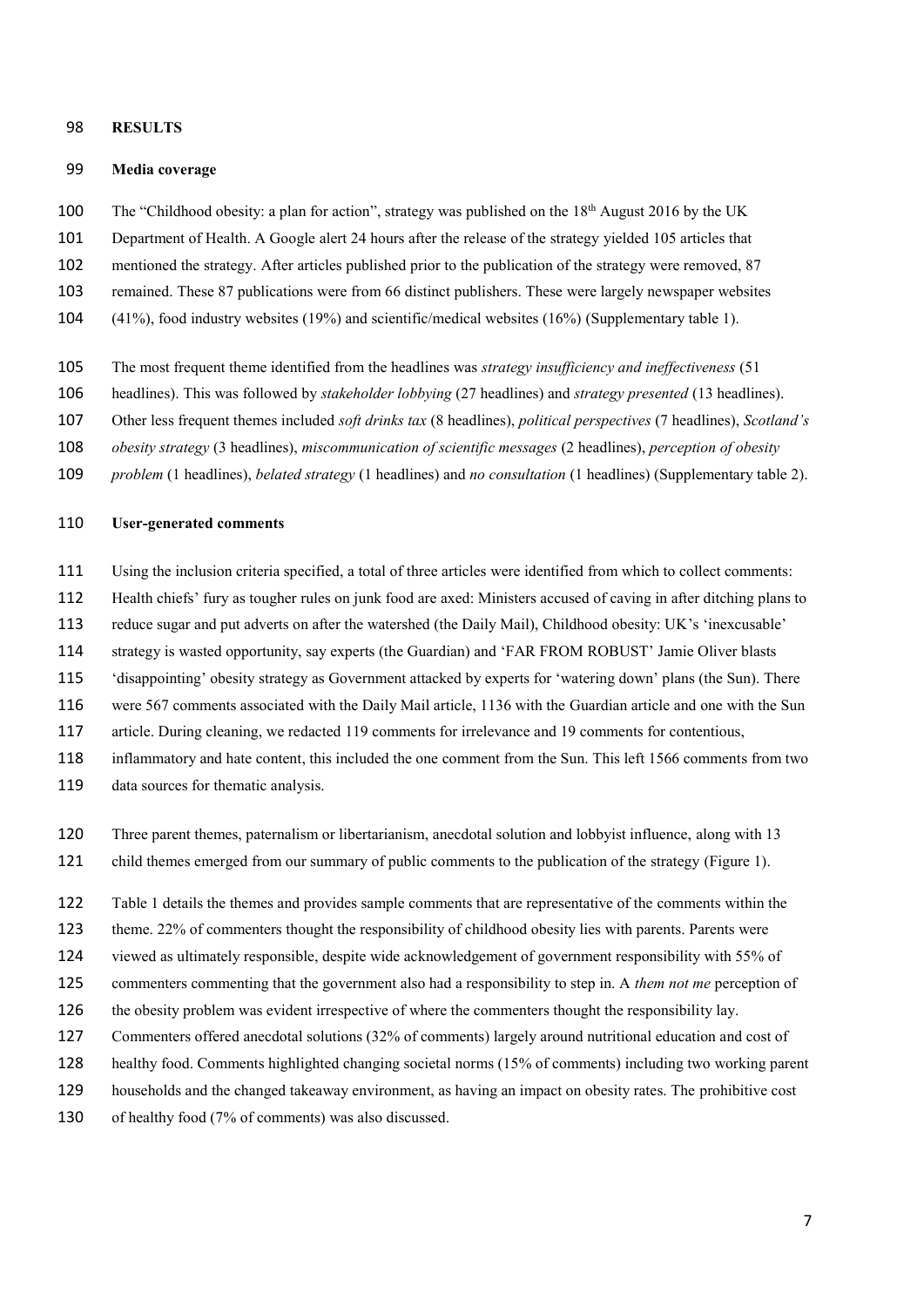- A prominent theme was the suspicion about the influence of the food industry; commenters felt that the
- government had been lobbied to make a decision that placed industry interests above public health interests
- (34%) and that supermarkets had an opportunity to have impact but are not engaging (18%). There was an
- undercurrent of distrust towards health campaigners and medics (6% of comments) and experts (2% of
- comments). 9% of comments were about sugar and the "sugar tax". Mostly these were based on incorrect
- interpretation of scientific literature and misinterpretation of the soft drinks levy e.g. incorrectly stating the role
- of a certain nutrients in the body and the danger associated with them or had misunderstood the soft drinks levy
- to extend to confectionary.
- The two most liked comments also were grouped under the theme paternalism or libertarianism and spoke about
- parents' responsibility to teach their children. The other three most liked comments were grouped under lobbyist
- influence and spoke about the food industry's influence on governmental decisions and the government
- reneging on previously planned commitments.
- Three of the most disliked comments were grouped under the theme paternalism or libertarianism and spoke
- about parents being at fault for failing to act. The other two most disliked comments were grouped under
- lobbyist influence and spoke about conspiracy theories and the soft drinks levy not being about health but about
- making money.
- Comments reflected headline themes. 58% (n=51 headlines) of the headlines had a negative "spin" of
- insufficiency and ineffectiveness. The public reaction was largely negative (94%, n=1472 comments). A
- frequent theme in both headlines and comments was stakeholder lobbying/lobbyist influence.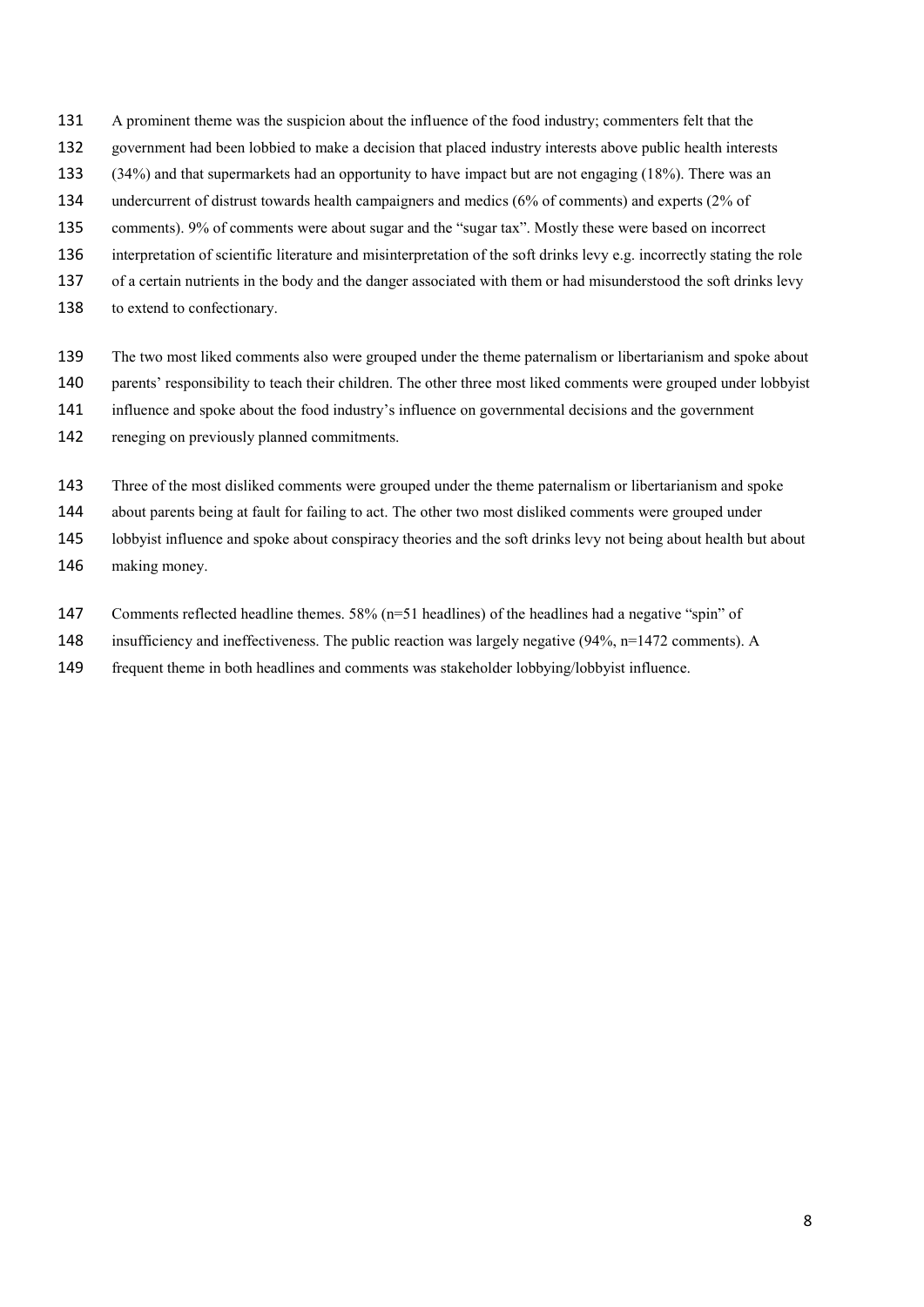### **DISCUSSION**

#### **Principal findings**

- Public reaction to the strategy was largely negative and reflected the media headlines. The comments were
- fundamentally split between where the responsibility lies for the cause and prevention of childhood obesity.
- Commenters took a simplistic view of the issue and parents were ultimately viewed as responsible, despite some
- acknowledgement of wider society, cultural and environmental influences that were seen as government
- responsibility. A prominent theme was the suspicion about the influence of the food industry; commenters felt
- that the government had been lobbied to make a decision that placed industry interests above public health
- interests. Finally, commenters were keen to offer solutions. Mostly these were anecdotal and not evidence based
- however, they offered insight into how the public perceive the obesity problem, changing societal norms, drew
- parallels with situations, and referred to practice in other countries.

#### **Findings in context**

The government has presented the strategy as "the start of a conversation". Thus, the findings of this first

- application of netnography to gauge public reactions to a core public health strategy can be used to inform
- subsequent government action and policy and future strategies by ascertaining understanding, receptiveness and
- alternative perspectives. This research also provides a means of genuine public engagement between citizens and
- government in policymaking. One of our principal findings, that the respondents felt that the government had
- been influenced by industry lobbying, demonstrates a degree of scepticism and disappointment among the public
- about the potential impact of their participation. Engagement with online public fora may alleviate this. This is in
- keeping with the growing acknowledgement that the internet can play a key role in capturing opinion towards
- public health issues.(9) In that vein, we believe that netnography can present the range of opinion and that it may
- de-marginalise the voices of respondents. Higher level of government trust has been previously associated with
- acceptance of public health interventions.(20) Involvement of the public in the evolution of public health
- strategies and transparency in the consultation process that underpins them could therefore help towards a feeling
- of public ownership and may improve acceptability. Clinicians and public health professionals should take note of
- themes that arose from this summary. Our analyses suggest the public are distrustful of "experts", they are
- confused about nutritional messages and they do not acknowledge how wide reaching the obesity problem is, in
- particular thinking only other people's children are overweight. Being aware of the presence of these attitudes
- when having conversations with the public may improve communication of obesity messaging. Lastly, the
- plurality in opinion identified in our analyses leaves any approach open to failure and thus acknowledges a
- difficult position for government intervention.
- The influence of the media on public reaction to the publication of the strategy was evident. Parity between the
- themes identified in the headlines and those in the comments suggests that if the reporting had been different and
- more focused on presenting the key points contained in the strategy then the comments and views may have been
- different. Mass media has the potential to influence health related behaviours and perceptions.(21) The question
- arises therefore, as to the responsibility of the media to report accurately and as to the need for active management
- of the release of public health strategies and policies.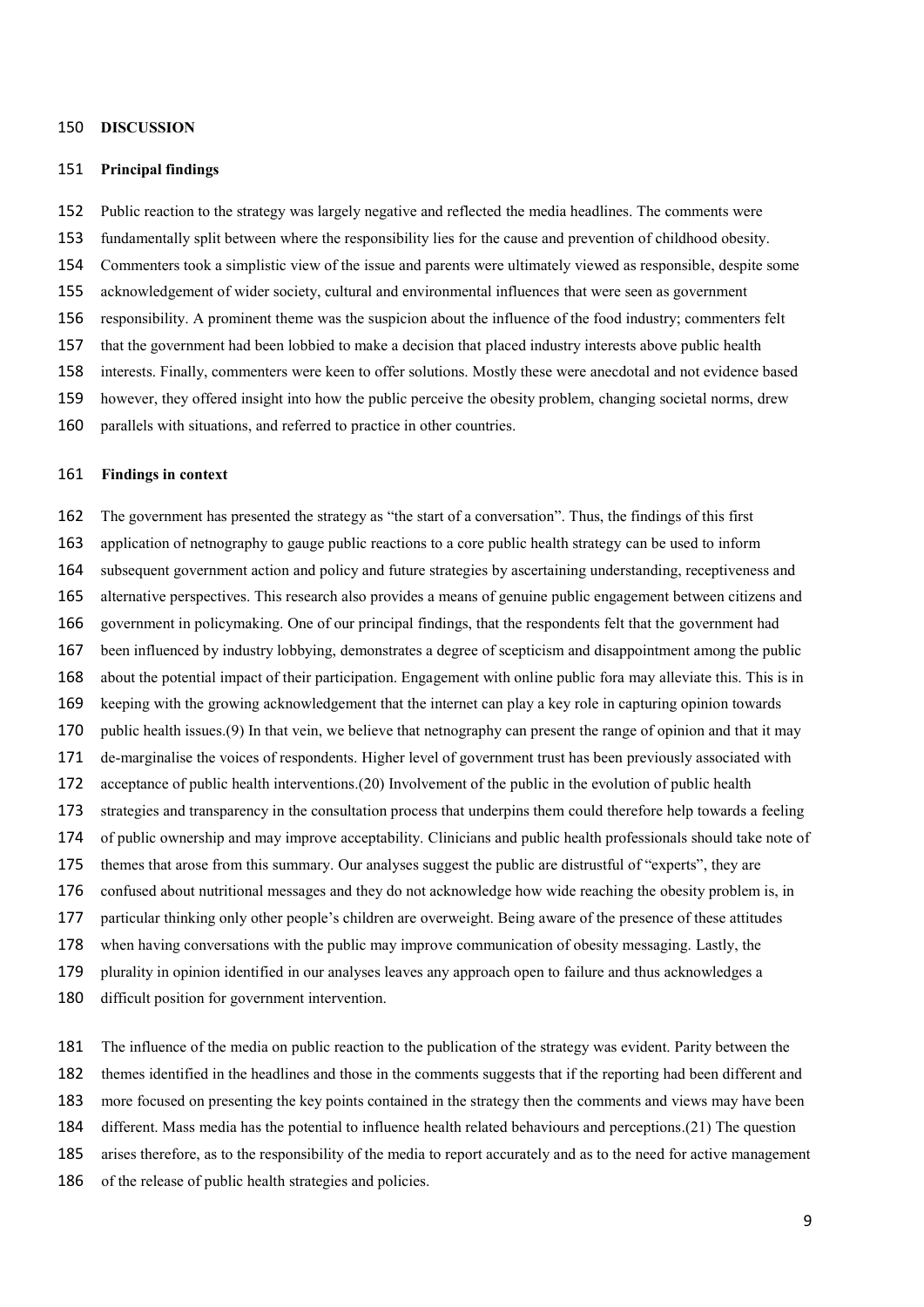#### **Strengths and limitations**

 As is the nature of qualitative research, we do not present these results as objective and cannot rule out researcher bias. However, we took steps to mitigate subjectivity and personal contextualisation of the themes and to increase reliability of the comment assignment to theme including, stepwise agreement and independent review of themes. We also used likes and dislikes to evaluate agreement of the other commenters and readers with the themes and comment representativeness of reactions to improve robustness of findings and representativeness of themes. There is currently no official forum for the public to present their reactions to the strategy directly therefore, this analysis is an indirect assessment of public reaction mediated through online news stories. It is unclear how many people read the strategy itself or the news reports and biases arising from the media presentation of the strategy were evident in the public reaction. Although this is a limitation of summarising the public reactions to the strategy using this method, it highlights the influence the media has on public opinion and is presented and discussed herein as an implication of this research. We should note that we cannot infer the direction of this association from our work and there is the possibility that media headlines reflect long standing public views. 200 Other limitations of indirect assessment included, inability to steer the conversation and no facility to ask follow 201 up questions to improve clarity of meaning. We did not aim to summarise comments from a representative sample of the UK population but rather to capture the voices of individuals who are acknowledged stakeholders but do not usually contribute to the evolution of policy. As the comments were collected post hoc and the commenters post under assumed online identities, we cannot comment as to the representativeness of the commenters. The contributors to online news fora are a self-selecting group likely with varied socioeconomic status, political views, race and gender. Those without internet access or sufficient proficiency in English are inherently excluded. Also, those who dislike a policy are more likely to participate in forums that those who are indifferent or agree with it. (22) However, the newspaper titles were taken from the three national groups identified by the National Readership Survey (Quality, Mid-range and Popular) (18) in order to be representative of the newspaper market. We chose a cut-off of 24 hours for data collection. While it might be argued that the brief time frame was insufficient to collect a wide breadth of reactions, we felt that the spontaneity and contemporaneous nature of the comments was a distinct and important feature of the data. Furthermore, as we reached new theme saturation after coding 24% of the comments it is unlikely that extending our data collection period would not have generated further themes. Lastly, we limited our data collection to comments generated in response to online newspaper publications. It could be argued that expanding the data collection field to include social media would be beneficial in terms of identifying other demographics and reactions, however social media comments are not linked to information sources and identification of comments for inclusion is based on researcher search terms. Therefore, to ensure a systematic approach to data collection and to ensure we could interpret the collected data in light of the information source, we did not use social media comments. The main strengths of this research is that using user-generated online comments is a quick and cost effective method that facilitates timely summarisation and interpretation of a large number of reactions. Thus producing material that can inform further related policy, practice and public health actions as they are generated.

 The ethics of methods that make use of readily available online data are less developed than an 'off line' project which relies on the informed consent of its participants for its moral sufficiency. The participants in this study 225 could not have anticipated that their contributions would be used for this research therefore; they have not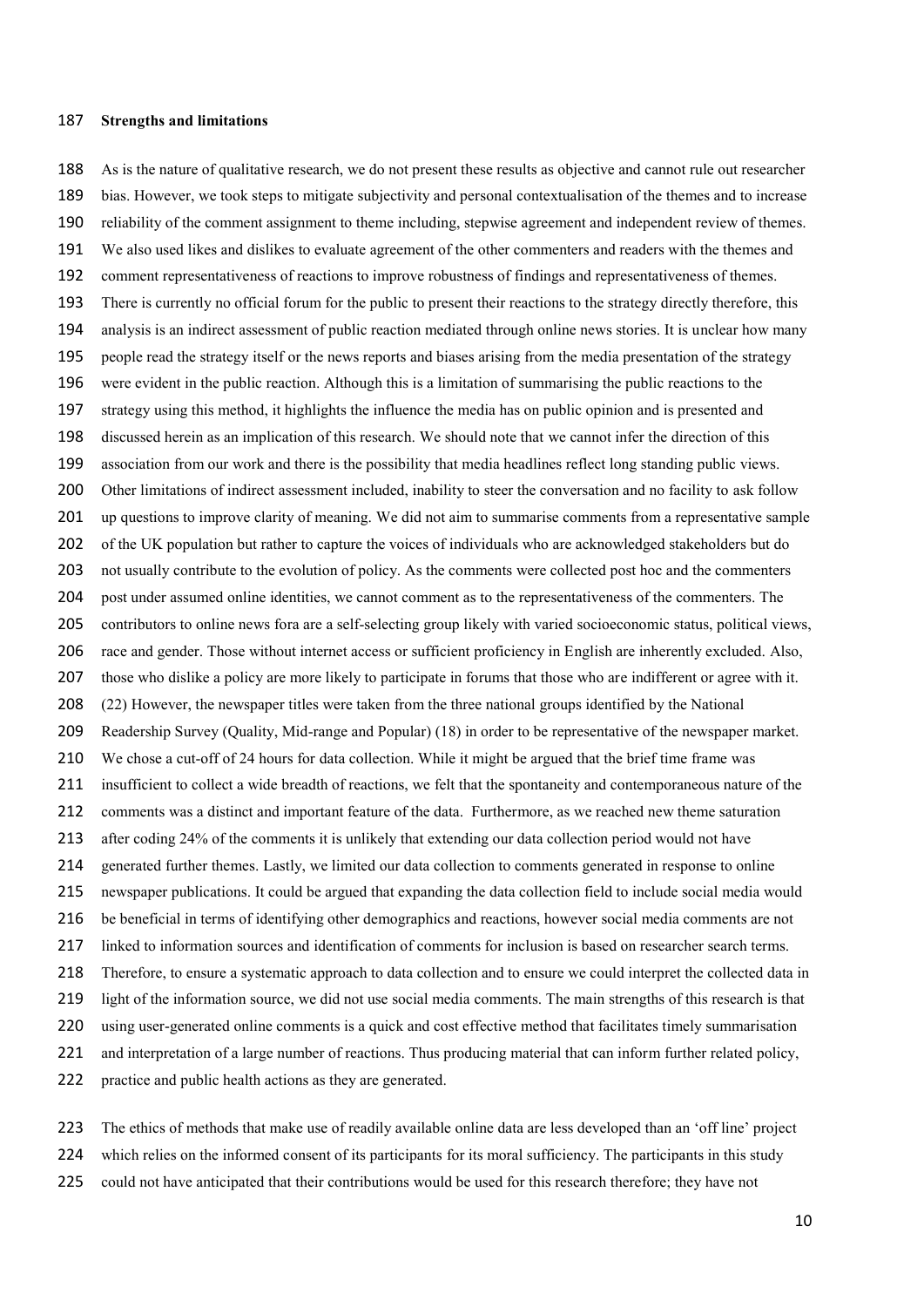- provided their consent in the usual sense. However, participants have contributed to public online fora with the intention of having their views heard and by doing so they have sought to influence the debate surrounding the government's childhood obesity strategy. Notwithstanding that, the participants have not provided their express 229 consent, in our view and as agreed by the ethics review board, it is reasonable to infer that by their actions they implied consent to the use of their contributions in subsequent debate. While data collection without prior notice raises ethical issues, it has the advantage of allowing a level of candour that may not be forthcoming where a researcher declares their presence and seeks explicit consent. Some of the comments were inappropriate but have the advantage that they were open and reflect the reality of citizens' experience. It is conceivable that we may have taken steps to notify participants of our intention to use material for research. For example by seeking to amend the terms of the forum with the cooperation of the site owners, or simply by joining the discussions and announcing our presence and thereby imputing acquiescence from continued participation rather than express
- consent. On balance, we took the view that such action might influence discussions and undermine the
- authenticity of the debate and, was disproportionate to the risk of any harm.

#### **CONCLUSION**

- The process applied herein may provide a time and cost effective means of informal public engagement with
- citizens and mitigate the risks of disengagement. The summary of the public's real time reactions to the
- publication of the obesity strategy might inform subsequent government policy should it choose to respond. The
- process may thus be applied across many aspects of policymaking in England, the UK and, internationally.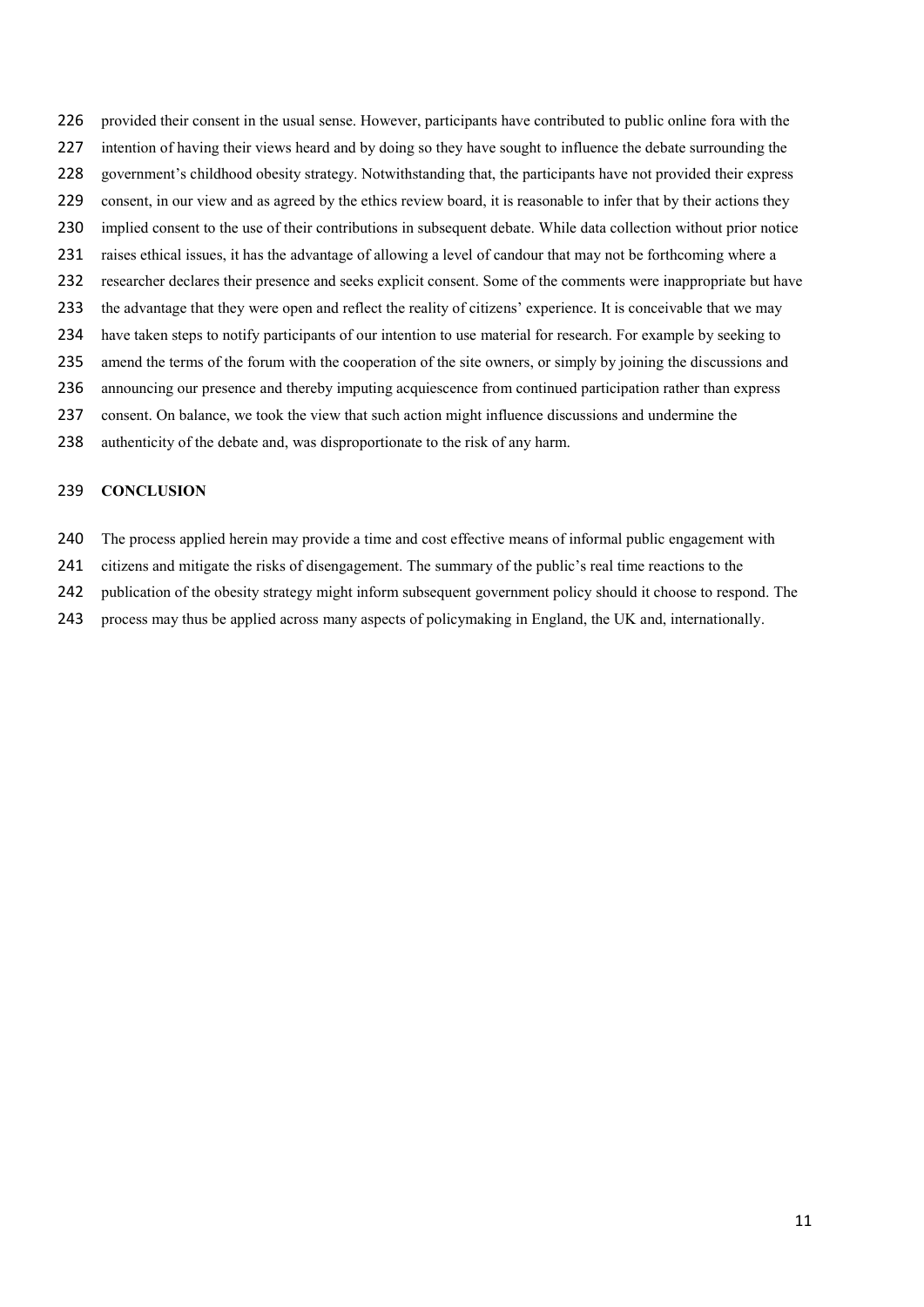# **References**

- 1. Health and Social Care Information Centre. Health Survey for England 2014. 2015.
- 2. Forsight Tackling Obesities: Future Choices Project. 2007.
- 3. Department of Health. Childhood obesity: a plan for action. 2016.
- 248 4. House of Commons Health Committee. Childhood obesity—brave and bold action. 2015.
- 5. Department of Health. 2010 to 2015 government policy: obesity and healthy eating 2015
- [cited 2016 22nd December]. Available from: [https://www.gov.uk/government/publications/2010-](https://www.gov.uk/government/publications/2010-to-2015-government-policy-obesity-and-healthy-eating/2010-to-2015-government-policy-obesity-and-healthy-eating)
- [to-2015-government-policy-obesity-and-healthy-eating/2010-to-2015-government-policy-obesity-](https://www.gov.uk/government/publications/2010-to-2015-government-policy-obesity-and-healthy-eating/2010-to-2015-government-policy-obesity-and-healthy-eating)[and-healthy-eating.](https://www.gov.uk/government/publications/2010-to-2015-government-policy-obesity-and-healthy-eating/2010-to-2015-government-policy-obesity-and-healthy-eating)
- 6. gov.uk. Government Publications Consultatations 2016 [cited 2016 22nd December]. Available from:
- 255 https://www.gov.uk/government/publications?publication filter option=consultations.
- 7. Israel BA, Schulz AJ, Parker EA, Becker AB. Review of community-based research: assessing partnership approaches to improve public health. Annu Rev Public Health. 1998;19:173-202.
- 8. Cheadle A, Hsu C, Schwartz PM, Pearson D, Greenwald HP, Beery WL, et al. Involving local health departments in community health partnerships: evaluation results from the partnership for the public's health initiative. J Urban Health. 2008;85(2):162-77.
- 9. Giles EL, Holmes M, McColl E, Sniehotta FF, Adams JM. Acceptability of financial incentives for breastfeeding: thematic analysis of readers' comments to UK online news reports. BMC Pregnancy Childbirth. 2015;15:116.
- 10. Braun V, Clarke V. Using thematic analysis in psychology. Qualitative Research in Psychology. 2006;3(2):77-101.
- 11. Fade SA, Swift JA. Qualitative research in nutrition and dietetics: data analysis issues. Journal of Human Nutrition and Dietetics. 2011;24(2):106-14.
- 12. Kozinets RV. The Field Behind the Screen: Using Netnography for Marketing Research in Online Communities. Journal of Marketing Research. 2002;39(1):61-72.
- 13. Kozinets RV. Marketing Netnography: Prom/ot(Ulgat)ing a New Research Method.
- Methodological Innovations Online. 2012;7(1):37-45.
- 14. Giles EL, Robalino S, McColl E, Sniehotta FF, Adams J. The effectiveness of financial incentives for health behaviour change: systematic review and meta-analysis. PLoS One. 2014;9(3):e90347.
- 15. Giardina TD, Sarkar U, Gourley G, Modi V, Meyer AN, Singh H. Online public reactions to frequency of diagnostic errors in US outpatient care. Diagnosis (Berl). 2016;3(1):17-22.
- 277 16. Henrich N, Holmes B. What the public was saying about the H1N1 vaccine: perceptions and issues discussed in on-line comments during the 2009 H1N1 pandemic. PLoS One. 2011;6(4):e18479.
- 17. British Psychological Society. Ethics Guidelines for Internet-mediated Research2013 [cited
- 2016 23rd August]. Available from: [http://www.bps.org.uk/system/files/Public%20files/inf206](http://www.bps.org.uk/system/files/Public%20files/inf206-guidelines-for-internet-mediated-research.pdf) [guidelines-for-internet-mediated-research.pdf.](http://www.bps.org.uk/system/files/Public%20files/inf206-guidelines-for-internet-mediated-research.pdf)
- 18. National Readership Surevy [cited 2016 15h June]. Available from: [http://www.nrs.co.uk/.](http://www.nrs.co.uk/) 283 19. Creswell JW, Miller DL. Determining Validity in Qualitative Inquiry. Theory Into Practice.
- 2000;39(3):124-30.
- 20. van der Weerd W, Timmermans DR, Beaujean DJ, Oudhoff J, van Steenbergen JE. Monitoring 286 the level of government trust, risk perception and intention of the general public to adopt protective measures during the influenza A (H1N1) pandemic in The Netherlands. BMC Public Health. 2011;11:575.
- 289 21. Leask J, Hooker C, King C. Media coverage of health issues and how to work more effectively with journalists: a qualitative study. BMC Public Health. 2010;10:535.
- 291 22. Chmiel A, Sobkowicz P, Sienkiewicz J, Paltoglou G, Buckley K, Thelwall M, et al. Negative
- emotions boost user activity at BBC forum. Physica A: Statistical Mechanics and its Applications.
- 2011;390(16):2936-44.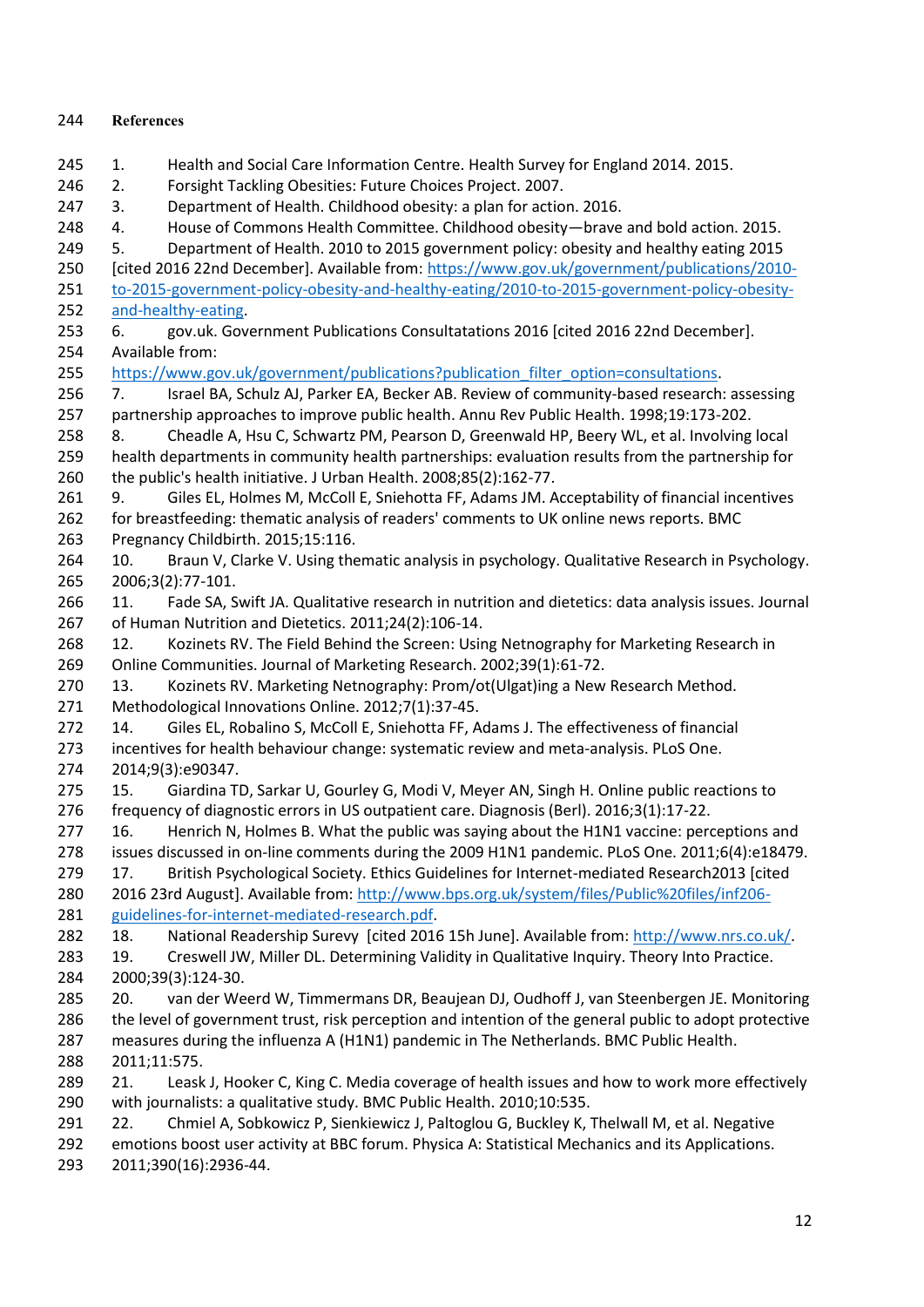|                                                      | % of comments                  |                                                                                                                                                                                                                                                                                                                                                                                                                                                                                   |                                                                                                                                                                                                                                                      |  |
|------------------------------------------------------|--------------------------------|-----------------------------------------------------------------------------------------------------------------------------------------------------------------------------------------------------------------------------------------------------------------------------------------------------------------------------------------------------------------------------------------------------------------------------------------------------------------------------------|------------------------------------------------------------------------------------------------------------------------------------------------------------------------------------------------------------------------------------------------------|--|
|                                                      | reflecting themes <sup>a</sup> | <b>Selected comments</b>                                                                                                                                                                                                                                                                                                                                                                                                                                                          |                                                                                                                                                                                                                                                      |  |
| Paternalism or<br>libertarianism                     | 96                             | but you and the many other posters responding have adopted the<br>most cynical of all viewsa notion that we have no agency.                                                                                                                                                                                                                                                                                                                                                       |                                                                                                                                                                                                                                                      |  |
| Parental responsibility                              | 21                             | I would welcome stronger measures to reduce sugar and other<br>substances in food by taxation or any other means BUT the ultimate<br>responsibility for having fat kids lies fairly and squarely with the<br>parents.                                                                                                                                                                                                                                                             | The only people who should be looking after their children's<br>food intake are the parents.                                                                                                                                                         |  |
| Personal responsibility                              | 16                             | If I want junk food I'll eat it. If people can't control themselves<br>and become obese charge them for the treatment.                                                                                                                                                                                                                                                                                                                                                            |                                                                                                                                                                                                                                                      |  |
| Government responsibility                            | 55                             | If millions of parents are letting millions of kids get obese then<br>what more reason does the government need to step in?                                                                                                                                                                                                                                                                                                                                                       | As it's impossible to persuade many parents, you need control<br>to avoid the cost to the NHS. That's why you need government<br>regulation.                                                                                                         |  |
| <b>EU</b> Brexit                                     | $\overline{3}$                 | Brexit step one of "freedom" - now do you know what it means?<br>"We want less interference from Brussels" well - here you go -<br>children and grandchildren with rotten teeth.                                                                                                                                                                                                                                                                                                  |                                                                                                                                                                                                                                                      |  |
| Communism                                            | $\overline{2}$                 | This is not a communist state, we should be advised not forced.                                                                                                                                                                                                                                                                                                                                                                                                                   |                                                                                                                                                                                                                                                      |  |
| Inadequate government                                | 17                             | Typical of MPs to turn their backs on good advice. Why is it that<br>politicians always do the opposite to what is the right thing to do!!                                                                                                                                                                                                                                                                                                                                        | This Administration were not going to upset their supporters<br>and donors who manufacture this rubbish, for the sake of the<br>health of the peasants who are too ill educated not to eat the<br>junk. After all PROFITS above ALL is their policy. |  |
| Inadequate/ineffective<br>strategy                   | $\boldsymbol{7}$               | The next time they moan about the cost to the NHS concerning<br>obesity I'll ignore their hand ringing moaningand recognise<br>their greed.                                                                                                                                                                                                                                                                                                                                       | It was just tokenism at its worse and a typical Cameron trick to<br>avoid really dealing with the problem by physical effort and<br>proper dietary information.                                                                                      |  |
| Left vs right political<br>perspectives              | $\boldsymbol{7}$               | It is a shame that the government is doing anything at all. What<br>shape we are is no business of theirs. They should tell these<br>professional nanny campaigners to take a hike. This is supposed to<br>be a free country, not a dictatorship.                                                                                                                                                                                                                                 | This is *exactly* what happens in countries like Norway,<br>Sweden and Germany. Because unfettered capitalism and a<br>communist dictatorship are the only two choice.                                                                               |  |
| Individualistic ideology<br>vs social responsibility | 5                              | The good thing is that through all this publicity, everyone is more<br>aware of how many foods contain sugar, and if they wish to make<br>some changes in what they buy, then they are free to do so. I would<br>say though that supermarkets should take the decision not to put<br>sweets at the checkout, to show they care about their customers by<br>avoiding the parents having to seem like the bad guys, when they<br>have to refuse to buy that rubbish for their kids. | If poor people die due to choosing a bad diet then yes it is their<br>fault, if they die due to poor local health care then yes blame the<br>government.                                                                                             |  |
| Nanny state                                          | $\boldsymbol{9}$               | Part of me says shame on the government but do we really need a<br>nanny state telling us what to feed our kids and taxing us as such?<br>Surely adults are 'adult' enough to decide what is good or bad for<br>their children.                                                                                                                                                                                                                                                   | What we put in our mouths is our responsibility. As adults we<br>are in control of ourselves and our children - Not Nanny.                                                                                                                           |  |
| Positives of the strategy                            | $\mathbf{2}$                   | While state interference might be somewhat effective, there are<br>always repercussion and consequences, including: a good many of<br>the supplementary taxes that hurt the poor most. So, I am glad                                                                                                                                                                                                                                                                              | Already too much regulation in people's lives. For better or<br>worse we make our own choices.                                                                                                                                                       |  |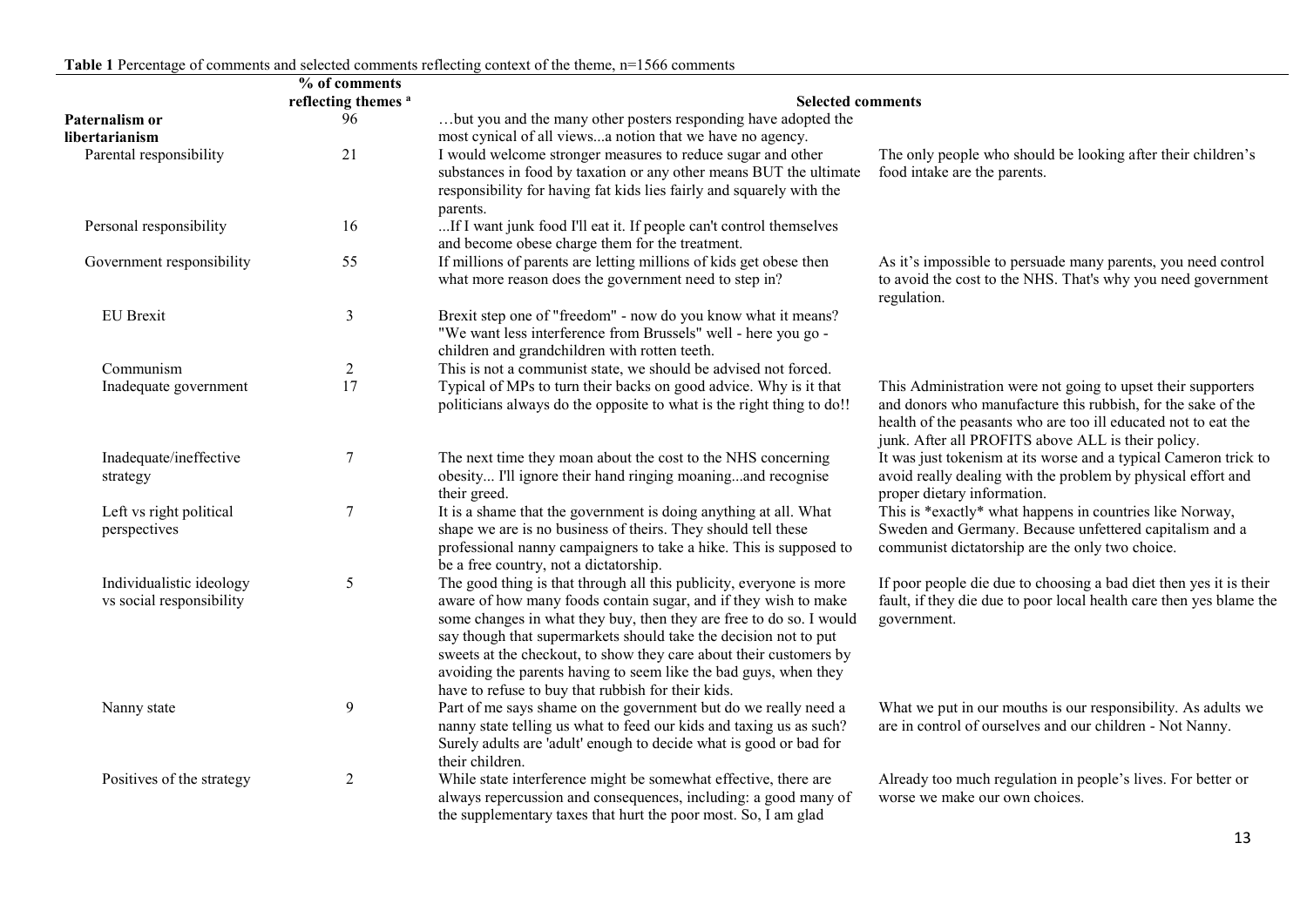|                             |                | about this report. This is an appropriate level of action, and perhaps<br>even shows a level of wisdom not often seen in the corridors of<br>Westminster.                                                                                                                                                                                 |                                                                                                                                                                                                                                      |
|-----------------------------|----------------|-------------------------------------------------------------------------------------------------------------------------------------------------------------------------------------------------------------------------------------------------------------------------------------------------------------------------------------------|--------------------------------------------------------------------------------------------------------------------------------------------------------------------------------------------------------------------------------------|
| NHS burden                  | $\overline{4}$ | The NHS was intended to treat the genuinely sick and injured not<br>people making a lifestyle choice to be unhealthy and kill<br>themselves through gluttony.                                                                                                                                                                             | By not reducing sugar content in products the Ministry of<br>Health is storing up very expensive problems for the NHS in the<br>future when so many children are already overweight.                                                 |
| Schools' responsibility     | 4              | Proper education about nutrition is needed and children should be<br>taught to cook in schools.                                                                                                                                                                                                                                           | have compulsory cookery lessons in secondary schools for all<br>youngsters from year 9 on a weekly basis so that all youngsters<br>leave school being able to budget and cook a range of at least 20<br>simple and nutritious meals. |
| <b>Anecdotal solutions</b>  | 32             | As long as we make sure the unhealthier sugary food isn't cheaper<br>than the 'proper' food and thus unobtainable for a large proportion<br>of the population struggling under austerity nothing can go wrong.                                                                                                                            | It's about education and ensuring kids have enough exercise -<br>running around outside instead of sat in front of screens. Parents<br>should be educated on nutrition.                                                              |
| People power                | $\overline{2}$ | The consumer is powerful, if people really didn't want to consume<br>sugary goods then the sugar industry would lose their power.                                                                                                                                                                                                         | The manufactures of all the salty and sugary foods might think<br>twice if there was a big move to boycott their products but sadly<br>this will not happen.                                                                         |
| Misled nutritional messages | 5              | The exercise myth as peddled by the sugar industry.                                                                                                                                                                                                                                                                                       | Sugar is better for you than all the chemical sweeteners in food<br>now.                                                                                                                                                             |
| Health inequalities         | $\tau$         | To cook good healthy food from scratch costs money, good<br>butcher's meat is more expensive as are good fruits and veg, cheap<br>processed foods are cheaper, that is the problem. I can afford to<br>walk around a supermarket and not worry about cost, many can't.                                                                    | People who are on a low wage and purchase cheaper<br>supermarket meats like mince and sausages should not have to<br>check a label to see if it contains sugar, which many processed<br>meats do.                                    |
| Changing societal norms     | 15             | We live in a society where both parents have to work as standard.<br>When I grew up my mother, like many others of that era stayed at<br>home and cooked from scratch. These days parents, even those with<br>the best intentions sometimes due to work pressures have to grab a<br>jar of curry sauce or the like and make a quick meal. | Too many kids living off takeaways. Town centres full of fast<br>food shops. Parents who never touch a cooker, just ring out for<br>pizza or Indian, or nip to the chippie.                                                          |
| International reference     | 1              | Same thing happened in America when they tried to reduce the<br>amount of sugar in food. The food agency has a lot of power.                                                                                                                                                                                                              | If you go to my local supermarkets in Germany you will see a<br>whole section devoted to salty snacks, another to sweets and<br>another to biscuits.                                                                                 |
| Lobbyist influence          | 52             | Most people know that it's lobbyists that run the country, not the<br>government.                                                                                                                                                                                                                                                         |                                                                                                                                                                                                                                      |
| Stakeholder influence       | 6              | Too many politicians, doctors, charity chief executives and<br>scientists with their noses in the boardroom troughs.                                                                                                                                                                                                                      | the "health campaigners" are professional lobbyists backed by<br>a great deal of money and influence                                                                                                                                 |
| Jamie Oliver                | $\mathfrak{Z}$ | We don't want sugar tax as per Jamie Oliver's proposal.                                                                                                                                                                                                                                                                                   |                                                                                                                                                                                                                                      |
| Supermarkets                | 18             | I would say though that supermarkets should take the decision not<br>to put sweets at the checkout, to show they care about their<br>customers by avoiding the parents having to seem like the bad<br>guys, when they have to refuse to buy that rubbish for their kids. Of<br>course it won't happen.                                    | Supermarkets are getting away with murder literally but we<br>have a choice.                                                                                                                                                         |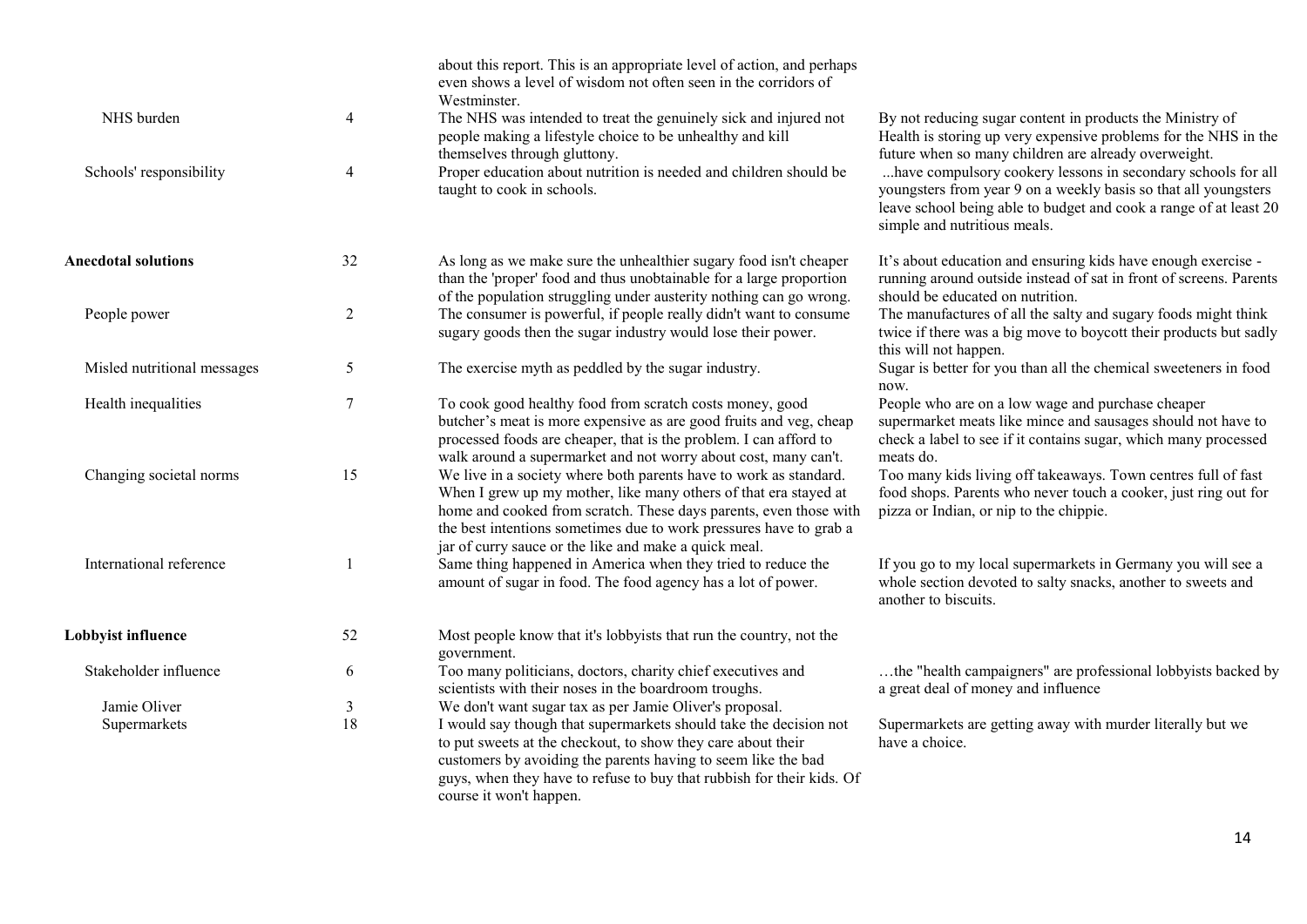| Sick of experts                                                                                                                                                                                                           |  | I'm glad the government has at last reined back the nanny state<br>from these sugar tax proposals put forward by the fascist dietary<br>'experts' recently.                   | These charlatans who have been handing out all the wrong<br>advice for the last 40 years actually demand people take notice<br>of their food fads. These people have caused the obesity<br>epidemic in children with their seriously flawed advice and yet<br>they expect us all to fall in line behind them once again. |  |  |
|---------------------------------------------------------------------------------------------------------------------------------------------------------------------------------------------------------------------------|--|-------------------------------------------------------------------------------------------------------------------------------------------------------------------------------|--------------------------------------------------------------------------------------------------------------------------------------------------------------------------------------------------------------------------------------------------------------------------------------------------------------------------|--|--|
| Private industry influence                                                                                                                                                                                                |  | This outcome is the lowest of the low putting corporates and<br>their profits before British children's health                                                                | The real question here is why are companies allowed to lobby<br>our government -- this is an affront to our Democracy.                                                                                                                                                                                                   |  |  |
| Sugar and "sugar tax"                                                                                                                                                                                                     |  | There should at least be a level of taxation on sugar, to match the<br>costs to the NHS, for the health issues that sugar is known to cause.<br>The same for fatty junk food. | There is sugar in pizza, burger buns and pasta which are<br>generally food items that you wouldn't expect to find it in.<br>Sugar is additive and extremely powerful.                                                                                                                                                    |  |  |
| $0/$ -1.1.1 and .1.1 and 1000/ comments in the constitution of the decision of the commutation of the construction of the state of the state of the state of the state of the state of the state of the state of the stat |  |                                                                                                                                                                               |                                                                                                                                                                                                                                                                                                                          |  |  |

<sup>a</sup>% should not add to 100% as comments can be counted under multiple themes or may be in a parent theme but not any of the child themes